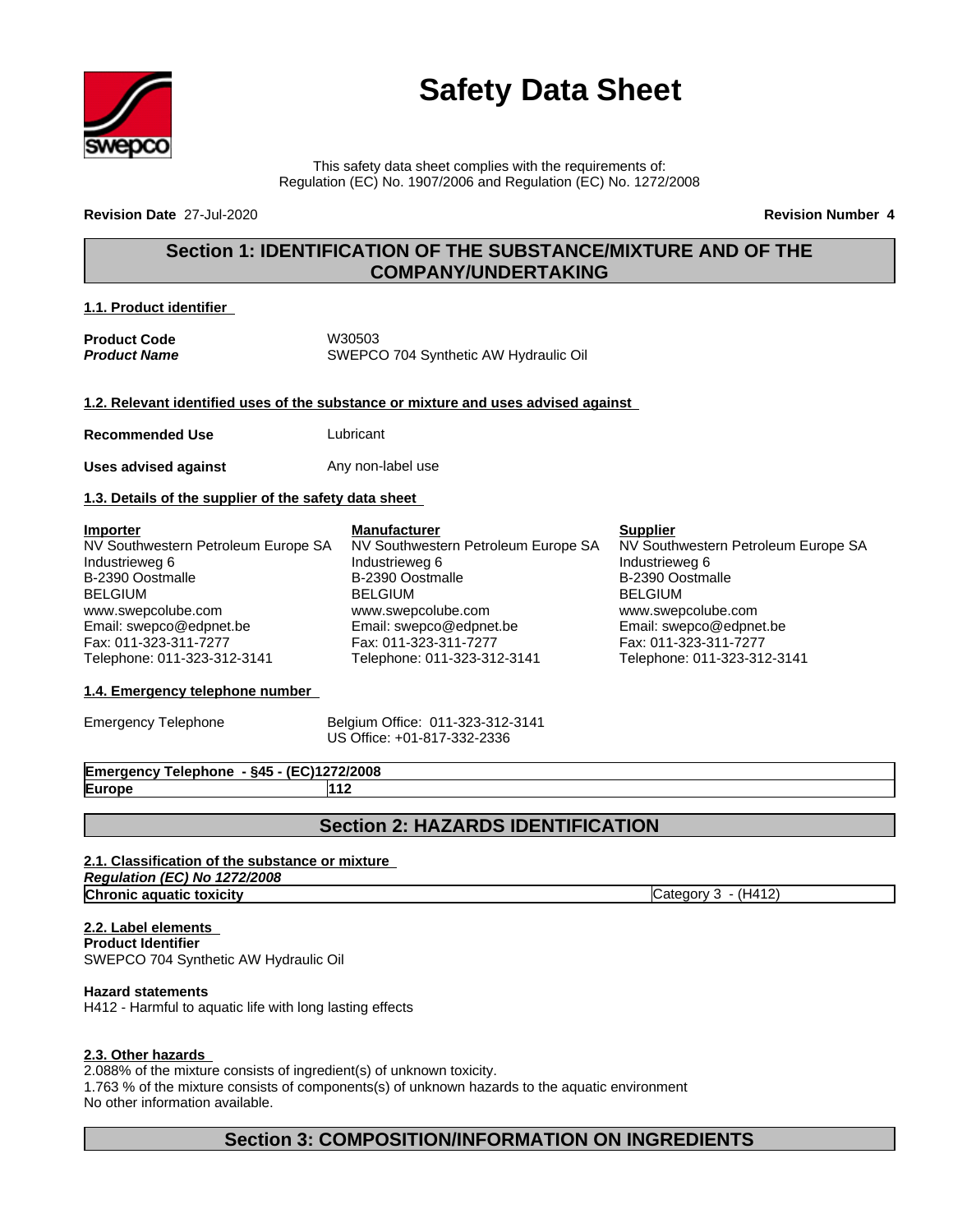#### **3.1 Substances**

| <b>Chemical Name</b>                                                   | EC No.    | <b>CAS-No</b> | Weight %     | <b>Classification</b><br>according to<br><b>Regulation (EC) No.</b><br>1272/2008 [CLP] | <b>REACH</b><br>registration<br>number |
|------------------------------------------------------------------------|-----------|---------------|--------------|----------------------------------------------------------------------------------------|----------------------------------------|
| Petroleum distillates, hydrotreated<br>heavy paraffinic                | 265-157-1 | 64742-54-7    | $90 - 100\%$ | Carc. 1B (H350)                                                                        | 05-2115856970-36-0<br>000              |
| Lubricating oils, petroleum, C15-30,<br>hydrotreated neutral oil-based | 276-737-9 | 72623-86-0    | $0 - 10%$    | Carc. 1B (H350)                                                                        | None Required                          |

#### **Full text of H- and EUH-phrases: see section 16**

This product does not contain candidate substances of very high concern at a concentration >=0.1% (Regulation (EC) No. 1907/2006 (REACH), Article 59)

# **Section 4: FIRST AID MEASURES**

#### **4.1. Description of first aid measures**

| <b>Inhalation</b>         | Move to fresh air. If breathing is difficult, give oxygen. If not breathing, give artificial<br>respiration. If symptoms persist, call a physician. |  |
|---------------------------|-----------------------------------------------------------------------------------------------------------------------------------------------------|--|
| <b>Skin Contact</b>       | Wash off immediately with soap and plenty of water. If skin irritation persists, call a<br>physician.                                               |  |
| <b>Eye Contact</b>        | Rinse thoroughly with plenty of water for at least 15 minutes and consult a physician.                                                              |  |
| <b>Ingestion</b>          | Clean mouth with water and drink afterwards plenty of water.                                                                                        |  |
|                           | 4.2. Most important symptoms and effects, both acute and delayed                                                                                    |  |
| <b>Symptoms</b>           | No other information available.                                                                                                                     |  |
|                           | 4.3. Indication of any immediate medical attention and special treatment needed                                                                     |  |
| <b>Notes to Physician</b> | Treat symptomatically.                                                                                                                              |  |

# **Section 5: FIRE FIGHTING MEASURES**

#### **5.1. Extinguishing media**

#### **Suitable Extinguishing Media**

Foam. Dry chemical or CO2. Cool containers with flooding quantities of water until well after fire is out.

#### **Unsuitable Extinguishing Media**

Do not scatter spilled material with high pressure water streams.

#### **5.2. Special hazards arising from the substance or mixture**

Thermal decomposition can lead to release of irritating gases and vapors.

#### **Hazardous Combustion Products**

Hydrogen sulfide (H2S) may be produced above 250° F (121° C). Decomposition and combustion products may be toxic.

#### **5.3. Advice for firefighters**

Wear self-contained breathing apparatus and protective suit. Use personal protective equipment as required.

# **Section 6: ACCIDENTAL RELEASE MEASURES**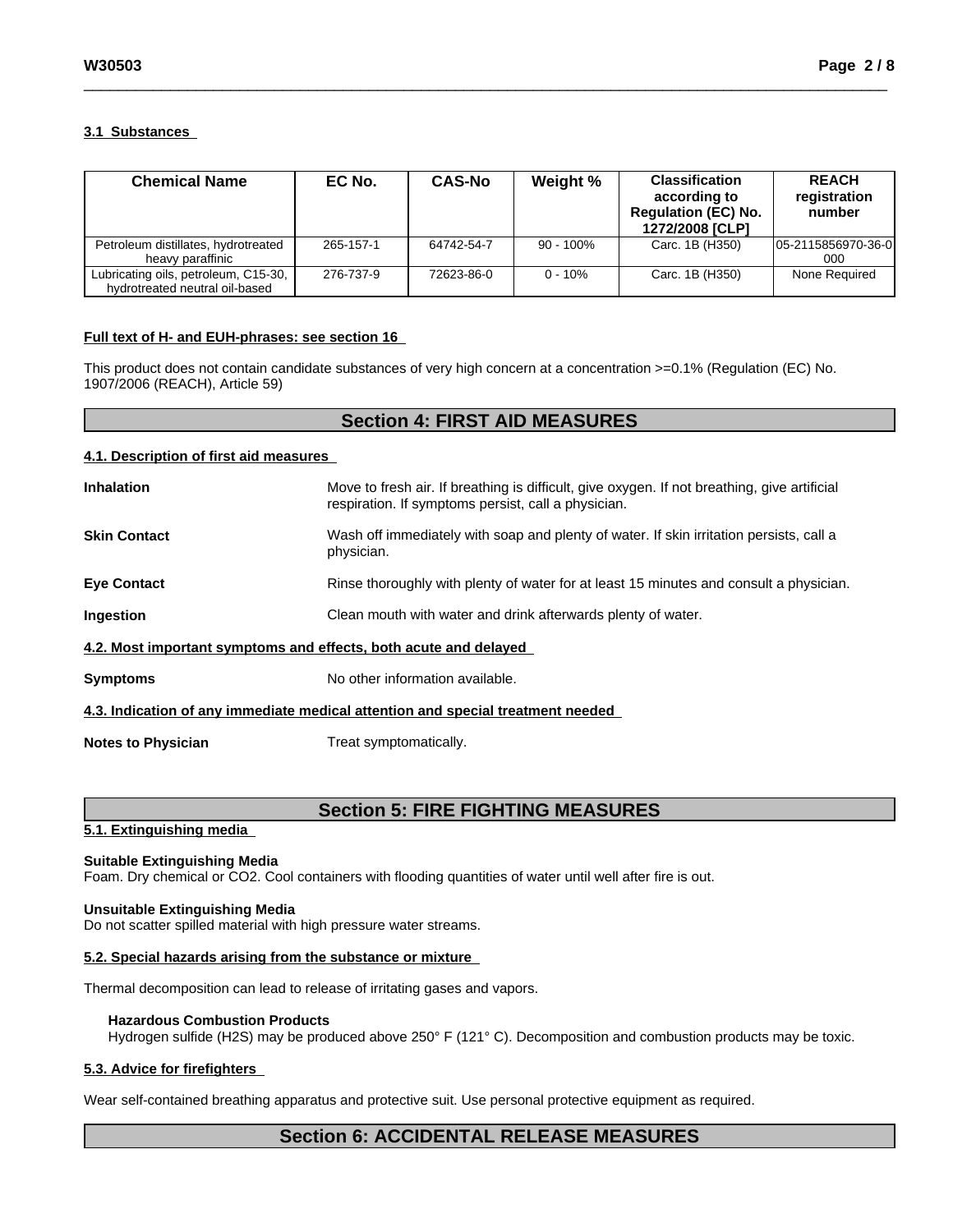#### **6.1. Personal precautions, protective equipment and emergency procedures**

#### **Personal Precautions**

Ensure adequate ventilation.

#### **For emergency responders**

Use personal protection recommended in Section 8.

#### **6.2. Environmental precautions**

Do not allow material to contaminate ground water system. Prevent product from entering drains. Do not flush into surface water or sanitary sewer system.

#### **6.3. Methods and material for containment and cleaning up**

**Methods for Containment** Prevent further leakage or spillage if safe to do so. Use inert absorbent materials to confine spills and absorb spill.

**Methods for Clean-up** Take up mechanically and collect in suitable container for disposal.

#### **6.4. Reference to other sections**

See section 8 for more information. See section 13 for more information.

# **Section 7: HANDLING AND STORAGE**

#### **7.1. Precautions for safe handling**

#### **Handling**

Ensure adequate ventilation.

#### **General Hygiene Considerations**

Handle in accordance with good industrial hygiene and safety practice.

#### **7.2. Conditions for safe storage, including any incompatibilities**

#### **Storage**

Keep container tightly closed in a dry and well-ventilated place.

#### **Incompatible Materials**

Strong oxidizing agents.

#### **7.3. Specific end use(s)**

# **Section 8: EXPOSURE CONTROLS/PERSONAL PROTECTION**

#### **8.1. Control parameters**

| <b>Exposure limits</b>                             | If there are exposure limits set for any components of this product, they will be listed below.<br>Keep in mind, however, that these exposure levels are for pure concentrations of these<br>ingredients: |
|----------------------------------------------------|-----------------------------------------------------------------------------------------------------------------------------------------------------------------------------------------------------------|
| Derived No Effect Level (DNEL)                     | No other information available.                                                                                                                                                                           |
| <b>Predicted No Effect Concentration</b><br>(PNEC) | No other information available.                                                                                                                                                                           |
| 8.2. Exposure controls                             |                                                                                                                                                                                                           |
| <b>Engineering Controls</b>                        | Ensure adequate ventilation, especially in confined areas.                                                                                                                                                |
| <b>Personal Protective Equipment</b>               |                                                                                                                                                                                                           |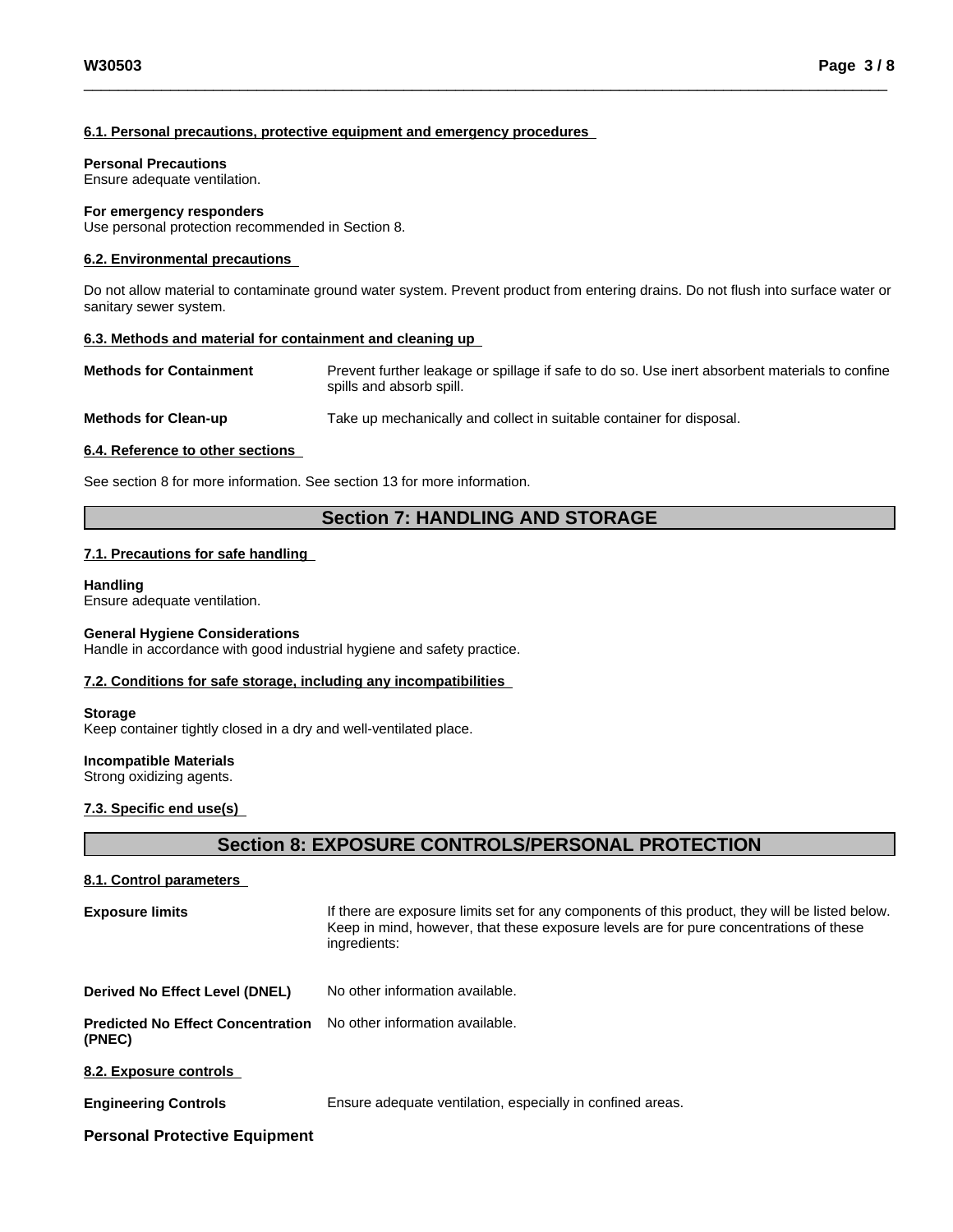**Environmental exposure controls** No other information available.

Long sleeved clothing.

# **Section 9: PHYSICAL AND CHEMICAL PROPERTIES**

| 9.1. Information on basic physical and chemical properties |                                |              |
|------------------------------------------------------------|--------------------------------|--------------|
| <b>Physical state</b>                                      | No other information available |              |
| Color                                                      | Red                            |              |
| Odor                                                       | No other information available |              |
| <b>Odor Threshold</b>                                      | No other information available |              |
| <b>Property</b>                                            | <b>Values</b>                  | Remarks • Me |
| pН                                                         | No other information available |              |
| Melting point / freezing point                             | No other information available |              |
| <b>Boiling Point/Range</b>                                 | 293 °C                         |              |
| <b>Flash Point</b>                                         | > 220 °C                       |              |
| <b>Evaporation Rate</b>                                    | No other information available |              |
| Flammability (solid, gas)                                  | No other information available |              |
| <b>Flammability Limit in Air</b>                           |                                |              |
| <b>Upper flammability limit:</b>                           | 7.0                            |              |
| Lower flammability limit:                                  | 0.9                            |              |
| Vapor pressure                                             | No other information available |              |
| <b>Vapor Density</b>                                       | > 5                            |              |
| <b>Relative density</b>                                    | 0.9                            |              |
| <b>Water Solubility</b>                                    | No other information available |              |
| Solubility in other solvents                               | No other information available |              |
| <b>Partition coefficient</b>                               | No other information available |              |
| <b>Autoignition Temperature</b>                            | 260 °C                         |              |
| <b>Decomposition temperature</b>                           | No other information available |              |
| Kinematic viscosity @40C                                   | No other information available |              |
| <b>Dynamic viscosity</b>                                   | No other information available |              |
| <b>Explosive Properties</b>                                | No other information available |              |
| <b>Oxidizing Properties</b>                                | No other information available |              |
| 9.2. Other information                                     |                                |              |
| <b>Softening Point</b>                                     | No other information available |              |
| <b>Molecular Weight</b>                                    | No other information available |              |
| Volatiles, % Vol                                           | No data available              |              |

# **Section 10: STABILITY AND REACTIVITY**

**Bulk Density** No other information available

#### **10.1. Reactivity**

No data available.

#### **10.2. Chemical stability**

Stable under normal conditions. Hazardous polymerization does not occur.

**Density** No other information available<br> **Bulk Density** No other information available

Explosion Data Sensitivity to static discharge None.

#### **10.3. Possibility of hazardous reactions**

# **Possibility of Hazardous Reactions**

None under normal processing.

#### **10.4. Conditions to avoid**

Heat, flames and sparks.

**Remarks** • Method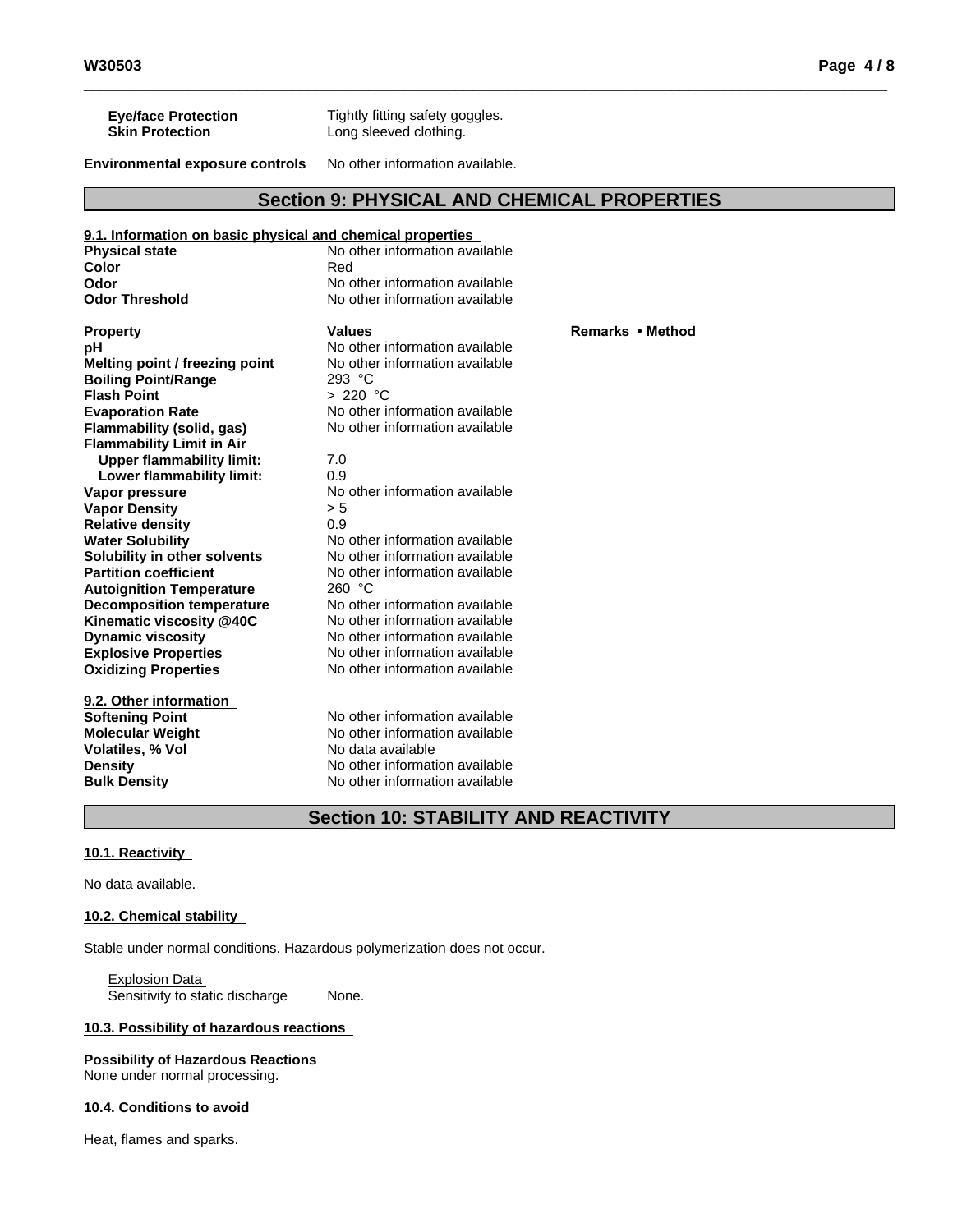#### **10.5. Incompatible materials**

Strong oxidizing agents.

#### **10.6. Hazardous decomposition products**

Hydrocarbons. Carbon monoxide. Hydrogen sulfide (H2S) may be produced above 250° F (121° C).

## **Section 11: TOXICOLOGICAL INFORMATION**

#### **11.1. Information on toxicologicaleffects**

#### **Acute Toxicity**

#### **Product Information**

Product does not present an acute toxicity hazard based on known or supplied information.

| <b>Inhalation</b>   | No data available. |
|---------------------|--------------------|
| Eye Contact         | No data available. |
| <b>Skin Contact</b> | No data available. |
| Ingestion           | No data available. |

#### **Unknown acute toxicity**

 $100\%$  of the mixture consists of ingredient(s) of unknown toxicity. 99.75 % of the mixture consists of ingredient(s) of unknown acute oral toxicity. 99.75 % of the mixture consists of ingredient(s) of unknown acute dermal toxicity. 100 % of the mixture consists of ingredient(s) of unknown acute inhalation toxicity (gas). 100 % of the mixture consists of ingredient(s) of unknown acute inhalation toxicity (vapor). 100 % of the mixture consists of ingredient(s) of unknown acute inhalation toxicity (dust/mist).

| <b>Skin Corrosion/Irritation</b>  | No other information available. |
|-----------------------------------|---------------------------------|
| Serious eye damage/eye irritation | No other information available. |
| <b>Sensitization</b>              | No other information available. |
| <b>Mutagenic Effects</b>          | No other information available. |
| <b>Carcinogenic Effects</b>       | No other information available. |

| <b>Chemical Name</b>                                                           | - 11<br><b>Carc</b><br>cu |
|--------------------------------------------------------------------------------|---------------------------|
| v paraffinic<br>Petroleum distillates.<br>. hvdrotreated heavv                 | Carc. 1B                  |
| . petroleum. C15-30.<br>hydrotreated neutral oil-based<br>Lubricating<br>oils. | 4 E<br>Carc.<br>- I E     |

| <b>Reproductive Effects</b>     | No other information available. |
|---------------------------------|---------------------------------|
| <b>STOT - single exposure</b>   | No other information available. |
| <b>STOT - repeated exposure</b> | No other information available. |
| <b>Aspiration hazard</b>        | No other information available. |

# **Section 12: ECOLOGICAL INFORMATION**

#### **12.1. Toxicity**

Unknown Aquatic Toxicity 1.763 % of the mixture consists of components(s) of unknown hazards to the aquatic environment

| ີh≏.<br>plants<br>$\sim$ $\sim$ $\sim$<br> | -isl | ∃lea<br>wate. |
|--------------------------------------------|------|---------------|
|--------------------------------------------|------|---------------|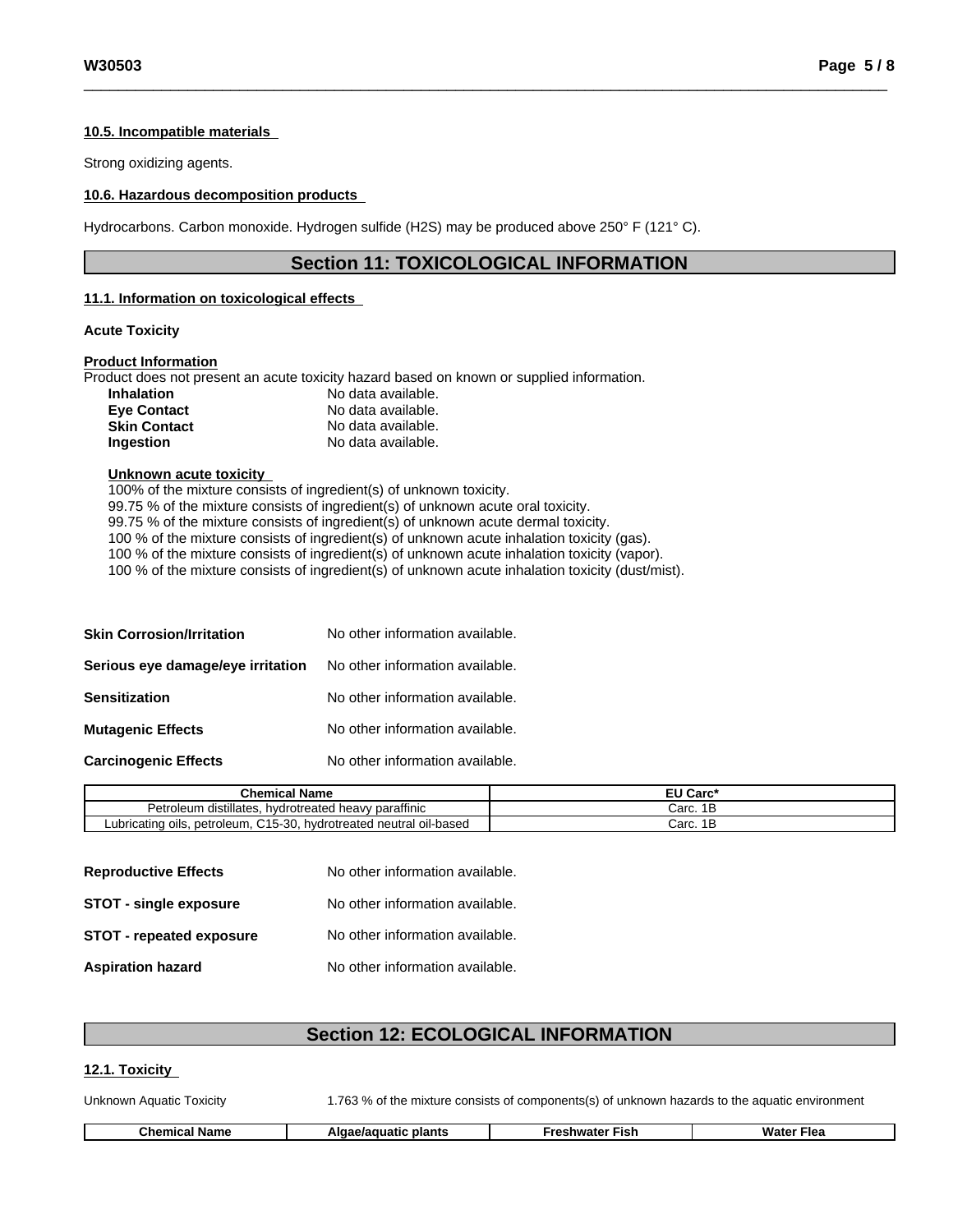| Petroleum distillates, hydrotreated<br>heavy paraffinic | 5000: 96 h Oncorhynchus mykiss<br>ma/L LC50 | 1000: 48 h Daphnia magna mg/L<br>EC50 |
|---------------------------------------------------------|---------------------------------------------|---------------------------------------|
| Lubricating oils, petroleum, C15-30,                    | 5000: 96 h Oncorhynchus mykiss              | 1000: 48 h Daphnia magna mg/L         |
| hydrotreated neutral oil-based                          | ma/L LC50                                   | EC50                                  |

#### **12.2. Persistence and degradability**

No other information available.

#### **12.3. Bioaccumulative potential**

No other information available.

#### **12.4. Mobility in soil**

#### **Mobility in soil**

No other information available.

#### **12.5. Results of PBT and vPvB assessment**

No other information available.

#### **12.6. Other adverse effects**

# **Section 13: DISPOSAL CONSIDERATIONS**

#### **13.1. Waste treatment methods**

| Waste from Residues / Unused<br><b>Products</b> | Dispose of in accordance with local regulations.                                  |
|-------------------------------------------------|-----------------------------------------------------------------------------------|
| <b>Contaminated Packaging</b>                   | Empty containers should be taken for local recycling, recovery or waste disposal. |

### **Section 14: TRANSPORT INFORMATION**

| <b>IMDG/IMO</b>                                                    |                                                |
|--------------------------------------------------------------------|------------------------------------------------|
| <b>14.1 UN-No</b>                                                  | Not Regulated                                  |
| 14.2 Proper Shipping Name                                          | Not Regulated                                  |
| 14.3 Hazard Class                                                  | Not Regulated                                  |
| 14.4 Packing Group                                                 | Not Regulated                                  |
| <b>14.5 Marine Pollutant</b>                                       | Not applicable                                 |
| <b>14.6 Special Provisions</b>                                     | None                                           |
| 14.7 Transport in bulk according to No other information available |                                                |
|                                                                    |                                                |
| <b>IBC Code</b>                                                    |                                                |
|                                                                    |                                                |
|                                                                    |                                                |
|                                                                    | Not Regulated                                  |
| 14.2 Proper Shipping Name                                          | Not Regulated                                  |
| 14.3 Hazard Class                                                  | Not Regulated                                  |
| 14.4 Packing Group                                                 | Not Regulated                                  |
| 14.5 Environmental hazard                                          | Not applicable                                 |
| <b>14.6 Special Provisions</b>                                     | None                                           |
|                                                                    |                                                |
| ADR                                                                |                                                |
| <b>14.1 UN-No</b>                                                  | Not Regulated                                  |
| 14.2 Proper Shipping Name                                          | Not Regulated                                  |
| 14.3 Hazard Class                                                  | Not Regulated                                  |
|                                                                    | Annex II of MARPOL 73/78 and the<br>14.1 UN-No |

**14.4 Packing Group Not Regulated**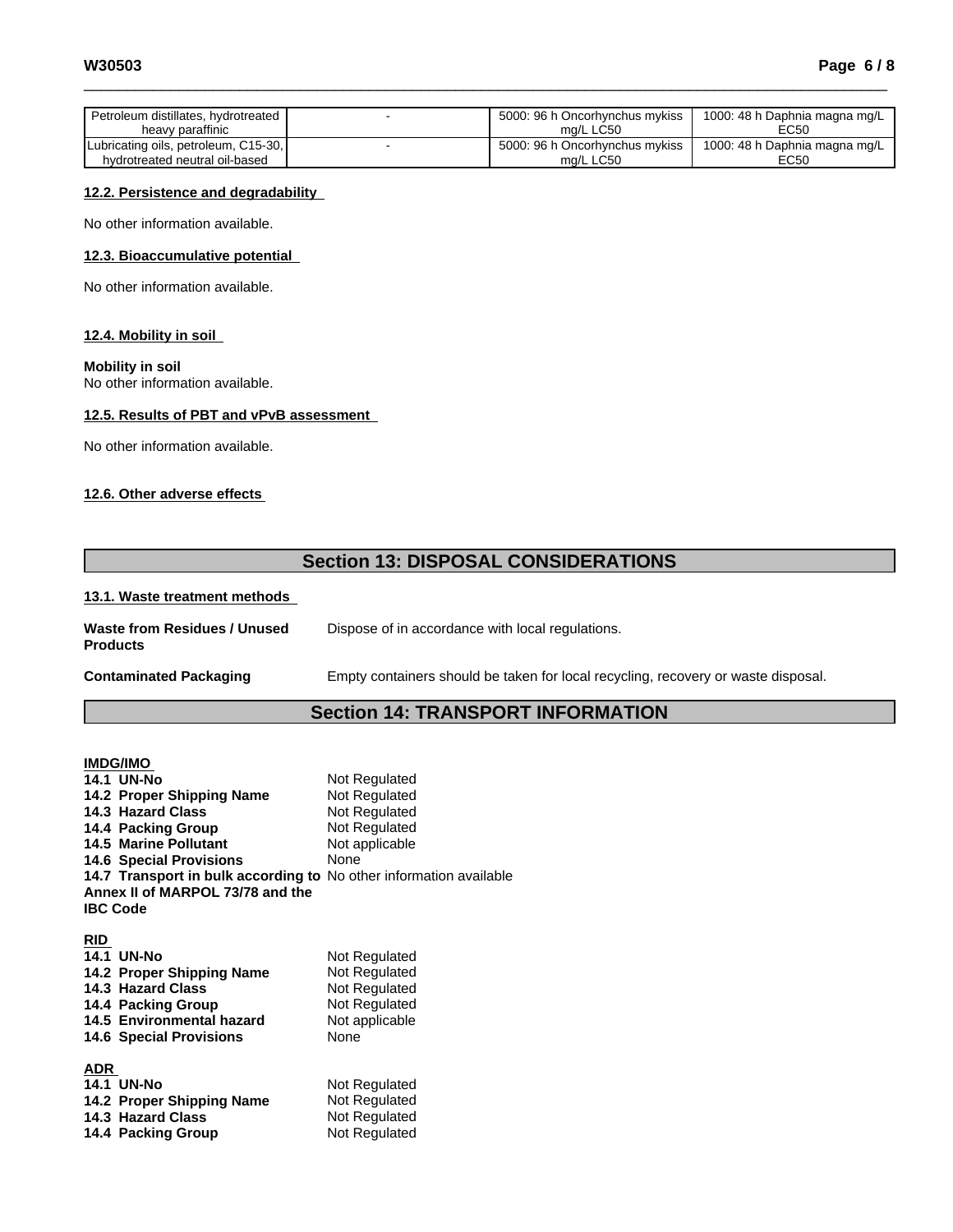|             | 14.5 Environmental hazard      | Not applicable |
|-------------|--------------------------------|----------------|
|             | <b>14.6 Special Provisions</b> | None           |
|             |                                |                |
| <b>IATA</b> |                                |                |
|             | <b>14.1 UN-No</b>              | Not Regulated  |
|             | 14.2 Proper Shipping Name      | Not Regulated  |
|             | 14.3 Hazard Class              | Not regulated  |
|             | 14.4 Packing Group             | Not Regulated  |
|             | 14.5 Environmental hazard      | Not applicable |
|             | <b>14.6 Special Provisions</b> | None           |

# **Section 15: REGULATORY INFORMATION**

#### **15.1. Safety, health and environmental regulations/legislation specific for the substance or mixture**

#### **European Union**

Take note of Directive 98/24/EC on the protection of the health and safety of workers from the risks related to chemical agents at work

#### **Authorizations and/or restrictions on use:**

This product does not contain substances subject to authorization (Regulation (EC) No. 1907/2006 (REACH), Annex XIV) This product does not contain substances subject to restriction (Regulation (EC) No. 1907/2006 (REACH), Annex XVII)

#### **Persistent Organic Pollutants**

Not applicable

**Ozone-depleting substances (ODS) regulation (EC) 1005/2009** Not applicable

### **15.2. Chemical safety assessment**

No other information available

## **Section 16: OTHER INFORMATION**

#### **Key or legend to abbreviations and acronyms used in the safety data sheet**

#### **Full text of H-Statements referred to undersection 3**

H350 - May cause cancer

#### **Legend Section 8: EXPOSURE CONTROLS/PERSONAL PROTECTION** TWA TWA (time-weighted average) STEL STEL (Short Term Exposure Limit) Ceiling Ceiling **Maximum** limit value Skin designation

**Classification procedure** Calculation method

**Prepared By** Regulatory Compliance Department

This safety data sheet complies with the requirements of: Regulation (EC) No. 1907/2006 and Regulation (EC) No. 1272/2008.

The information provided on this SDS is correct to the best of our knowledge, information and belief at the date of its **publication. The information given isdesigned only as a guide for safe handling, use, processing, storage,** transportation, disposal and release and is not to be considered as a warranty or quality specification. The information relates only to the specific material designated and may not be valid for such material used in combination with any other **material or in any process,unless specified in the text**